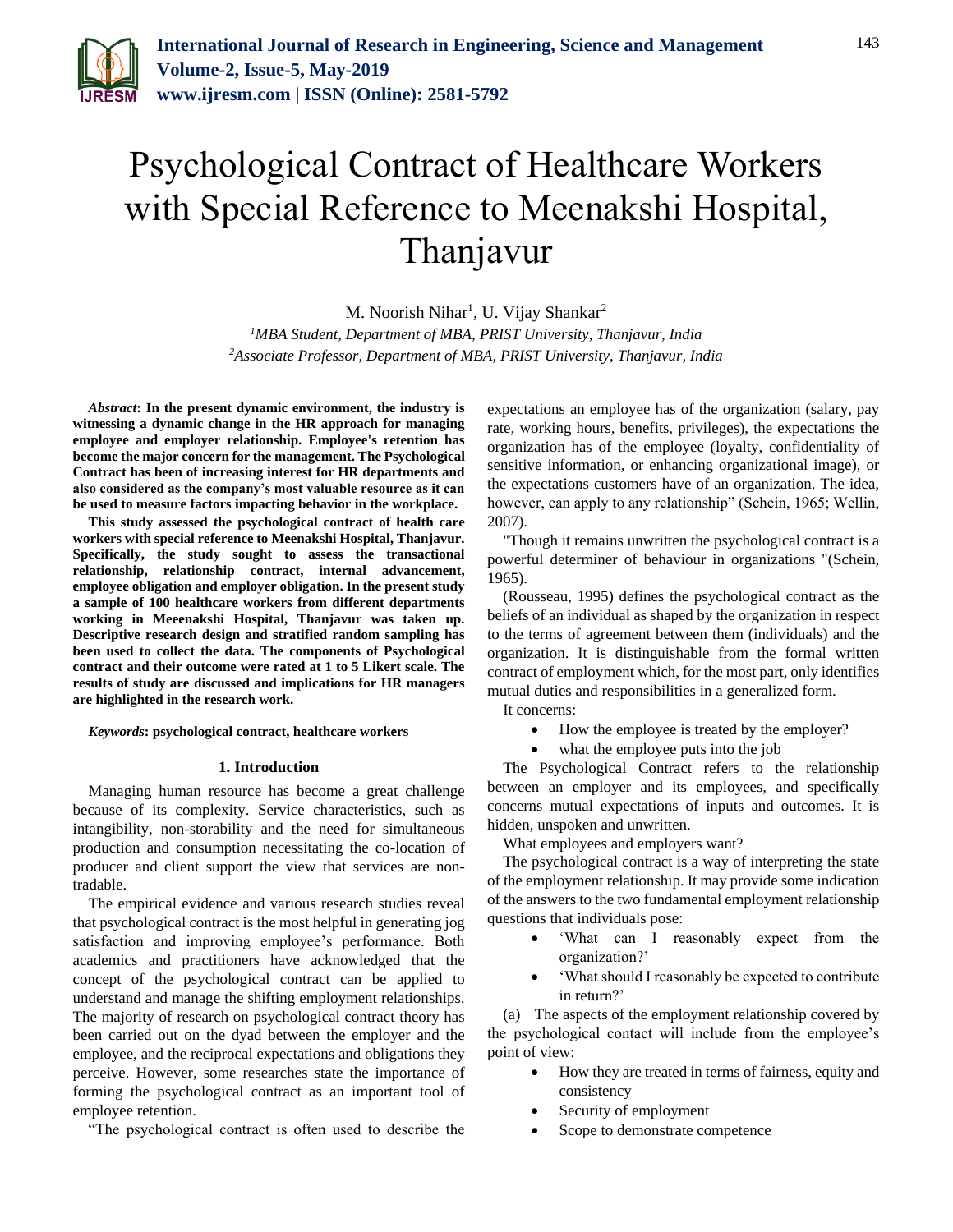

- Career expectations and the opportunity to develop skills
- Involvement and influence
- Trust in the management of the organization to keep their promises.

(b) From the employer's point of view, the psychological contract covers such aspects of the employment relationship as competence, effort, compliance, commitment and loyalty.

Every organization recognizes the importance of its key asset, its employees. The majority of organizations seek to maintain a low turnover rate by reducing undesired voluntary turnover by employing the appropriate retention strategies. Rousseau adds that in the event that the employees perceive that their psychological contract has been violated, there is likelihood of increased staff turnover, reduced employee commitment and motivation; this may have negative effects on the quality of healthcare service delivery. The present research work aims at examining the psychological contract among the healthcare workers in Meenakshi Hospital, Thanjavur.

### **2. Review of literature**

Maria Eduarda Soares, Pilar Mosquera (2019) [1], (Universidade de Lisboa – ISEG Advance, Lisboa, Portugal) in their study highlighted that,

- Relational and Balanced contracts have a positive impact on work engagement.
- Transactional and Transitional contracts have a negative impact on work engagement.
- Contracts included in the long-term dimension lead to higher work engagement.
- Contracts that provide socio emotional support lead to higher work engagement.

Cathy Sheehan, Tse Leng Tham, Peter Holland, Brian Cooper, (2019) [2] explained in their research work that, To ensure professional nurse retention, it is necessary to not just promise nurses interesting jobs and a supportive social atmosphere, but to manage nurse perceptions regarding the fulfillment of these promises.

The fulfillment of promises related to interesting job content and social atmosphere were negatively associated with intentions to leave the nursing profession, and these relationships were mediated by engagement. The fulfillment of promises related to career development, financial rewards and work–life balance were not associated with intentions to leave the nursing profession.

Abu Elnasr E. Sobaih, Yasser Ibrahim and Gaber Gabry (2019) [3], in their research article "Unlocking the black box: Psychological contract fulfillment as a mediator between HRM practices and job performance" highlight three important points,

1. Psychological contract fulfillment unlock the black box of human resources management practices-job performance link.

2. Psychological contract fulfillment mediate the relationship between human resources management practices and job outcomes.

3. HR managers should endeavor to adopt high performance HRMP that ensure the abilities and motivation, and promote the opportunities for employees to use their skills to achieve the operational goals.

L.D. Sawithri, H.M. Nishanthi and K.G. Amarasinghe (University of Kelaniya, Sri Lanka) 2017[4], in their research work concluded that, Employees would be much more committed to the organizations if they are led by maintaining proper relationships with their immediate superiors.

Further, if the employees can trust their senior management in treating them fairly as well as making the right decisions for the future which would benefit both the employer and employee their level of commitment would loss intern enhanced.so each and every organization should enhance their line manager relationship and trust in senior management, because there is a high impact of them on employee commitment

Most of senior management make sensible decisions for this organization and they would not be prepared to gain advantage by deceiving the workers. To maintain a strong relationship further, it is suggested to conduct events such as annual trips, annual sports meet, provide sufficient resources & better working environment, create friendly working conditions to increase commitment.

Dr. A. Savarimuthu and A. Jerena Rachael (St. Joseph's Institute of Management, Trichy ) (2017)[5], stated in their research article that the psychological contract shapes the behaviour of the parties and also aids the management to effectively manage their employees. Being so, psychological contract turns out to be advantageous for both the employers and the employees. For a psychological contract to be fulfilled, and ascertaining vibrant and effective employees, the communication of expectations between either of the parties plays an important role.

Tracing the sustainability and consistency of preserving a contract implies on acting in good faith, respecting and sharing equal concern for each other's interests. This lies as an obvious requirement in a relationship. Saying thus, blind faith won't do as there has to be a proper and sufficient understanding of the nature of the business, its strategy, market conditions and financial indicators.

Employer and employee will have to create good intentions, confidence and feelings of attachment in the minds of each other which will in return strengthen their bond and also influence on how they intend to behave and reciprocate their mutuality towards each other.

### **3. Research methodology**

#### *Statement of the problem:*

One of the major issues highlighted as facing the health workforce is dissatisfaction, as a result of perceived low salaries and allowances. Further observed that the inability of systems to recruit and retain sufficient numbers of health professionals, especially skilled workers, is one of the biggest challenges for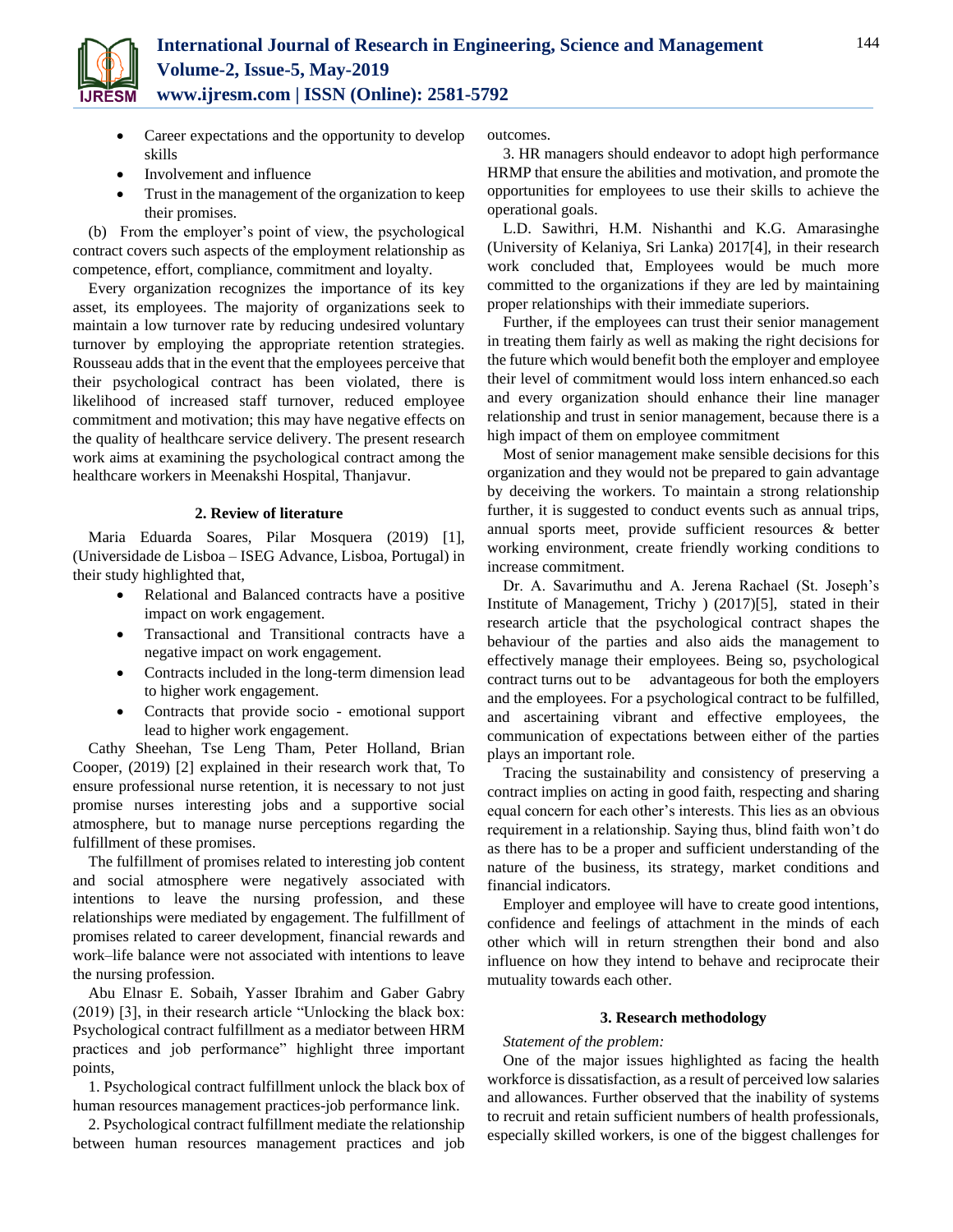

the health sector. The poor work conditions do not help matters in attracting staff or even motivate them to stay, contributing to the high staff turnover. The low morale further results into poor attitude of the health workers towards the patients (clients), increased absenteeism and low productivity.

The majority of organizations seek to maintain a low turnover rate by reducing undesired voluntary turnover by employing the appropriate retention strategies. Forming the psychological contract is an important tool of employee retention. When psychological contract has been violated, there is likelihood of increased staff turnover, reduced employee commitment and motivation; this may have negative effects on the quality of healthcare service delivery.

Therefore, the present research work aims at examining the psychological contract among the healthcare workers in Meenakshi Hospital, Thanjavur and give suggestions to improve the employment relationship.

## *Period of research:*

From 01 March 2019 - 30 April 2019

## *Objectives of the research:*

- To study the role of psychological contract in employee retention
- To understand the impact of psychological contract in contemporary employment relationship
- To evaluate the employee obligation and employer obligation in relation to the organizational context
- To find out the issues related to the organisational context in which psychological contract is retained or broken
- To analyze the level of satisfaction among the employees in respect of organization activities

#### *Research Design:*

In this study, Descriptive research procedure is used for describing the present situation in organization and Analytical research to analyse the result by using research tools. *Sample Design:*

Sample size: 100 Healthcare workers covering various departments of the organization from the total population of 1250 healthcare workers.

*Sampling technique:* Stratified random sampling technique is used in the sample selection

## *Data Collection:*

*Primary Data:*

The researcher made use of primary data, which was collected using informal interviews, observations and structured questionnaire which is distributed to 100 respondents sampled from the Meenakshi Hospital, Thanjavur.

The administered questionnaire were collected after completion by the respondents and their responses are used for analysis. The questionnaire had both close ended and open ended questions to enable guide the respondent through the filling of the questionnaire as well as probe them for more information.

*Secondary Data:*

Secondary data is the information that has been gathered from already existing sources such as text books, articles, journals and websites

*Statistical Tools:*

The collected data have been analyzed with the help of

- Simple percentage Analysis
- Chi-square test
- Correlation
- One-way ANOVA

The following are the hypothesis of the study:

a) Relationship between Gender and Respondents acceptance towards the statement "My organization promises to provide safe, secure job and work environment"

b) Relationship between Age and feel as a part of team working towards the shared goals

c) Relationship between Year of service an dno intention to leave this organization in future

d) Correlation between Age and promise to work enthusiastically on jobs which others would prefer not to do

e) Relationship between Education level and try to have the freedom to choose how to best perform my job

## *Scope of the research:*

This study is confined to healthcare workers in Meenakshi Hospital, Thanjavur with a sample of 100 healthcare workers under 4 categories such as, Nursing, Paramedical, Supporting services, Administration. The attitude of healthcare workers towards the components of psychological contract are taken into account and the results are rated at 1 to 5 likert scale which gives deeper insight into the employee satisfaction and expectation towards their work as well as their organization.

This study gives the organization the direction, how to deal differently with different healthcare workers. It also helps to identify the present and future needs among the healthcare workers, which in turn enhance the quality of healthcare service delivery.

#### *Limitations of the research:*

- Interaction with the company executive was limited due to their busy schedule and some negotiates to answer
- As it was not possible to collect data from all the level of healthcare workers from all the departments, so, the true picture of working condition may not be reliable
- The information collected is mainly primary data and the accuracy is subject to the responses received
- The outcome of the study will be applicable only to these respondents
- Time constraint was also a major factor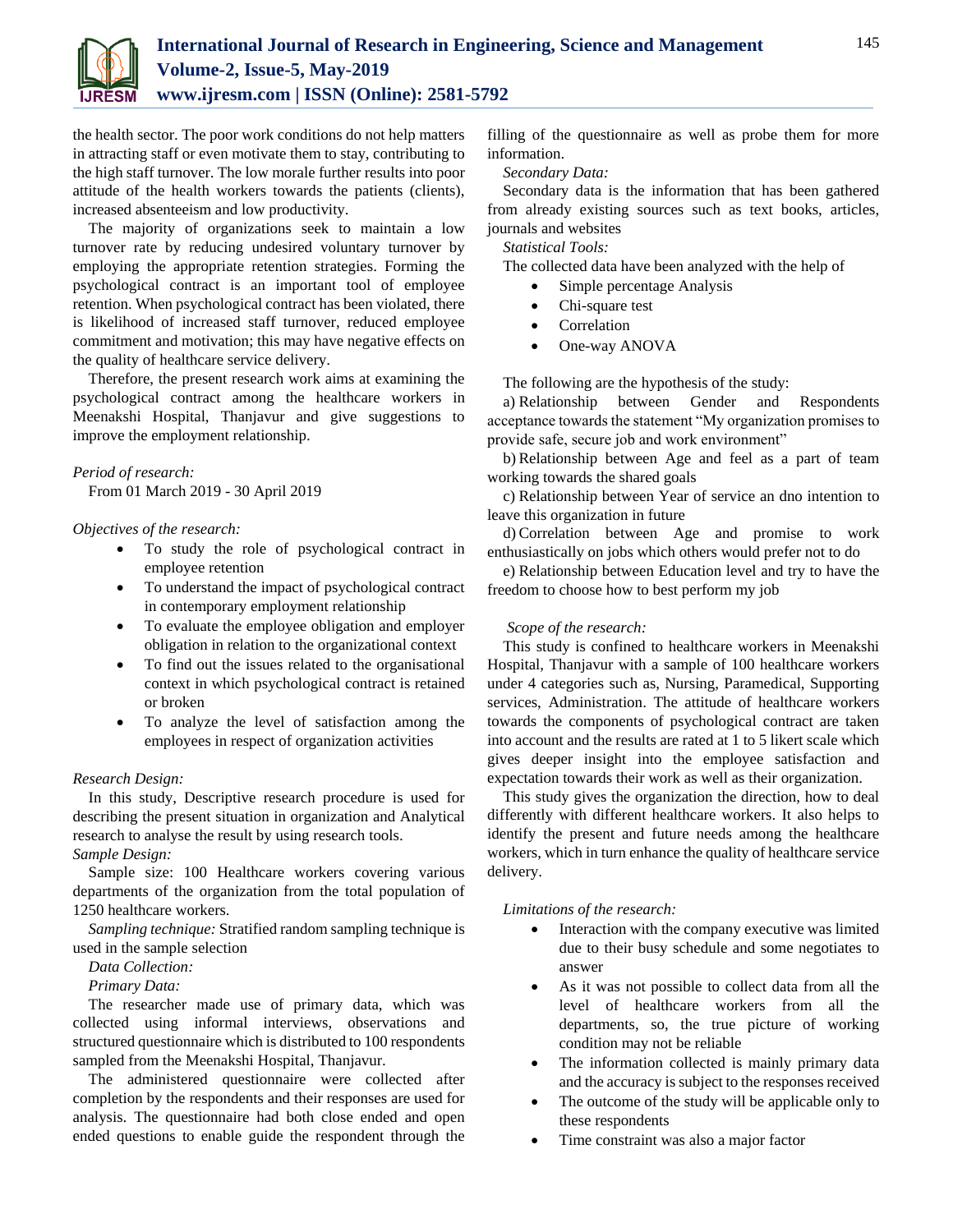

#### **4. Data analysis and interpretation**

| Table 1<br>Chi-Square Test                           |                                                                             |    |                |                |                |     |  |  |
|------------------------------------------------------|-----------------------------------------------------------------------------|----|----------------|----------------|----------------|-----|--|--|
| (a) Gender and safe, secure job and work environment |                                                                             |    |                |                |                |     |  |  |
|                                                      | "My organization promises to provide safe, secure job and work environment" |    |                |                |                |     |  |  |
| Gender                                               | Strongly disagree<br>Neutral<br>Disagree<br>Strongly agree<br>Agree         |    |                |                |                |     |  |  |
| Male                                                 |                                                                             | 22 | 06             | 00             | 00             | 40  |  |  |
| Female                                               | 38                                                                          | 18 | 04             | 0 <sup>0</sup> | 0 <sup>0</sup> | 60  |  |  |
| Transgender                                          | 00                                                                          | 00 | 0 <sup>0</sup> | 00             | 00             | 00  |  |  |
| Total                                                | 50                                                                          | 40 | 10             | 00             | 00             | 100 |  |  |

|                |                        | Chi-square analysis    |                |                            |                 |
|----------------|------------------------|------------------------|----------------|----------------------------|-----------------|
| Group          | Observed frequency (O) | Expected frequency (E) | $O - E$        | $(O - E)^2$                | $(O - E)^2 / E$ |
| Aa             | 12                     | 20                     | $-8$           | 64                         | 3.2             |
| Ab             | 22                     | 16                     | 6              | 36                         | 2.25            |
| Ac             | 6                      | 4                      | $\overline{2}$ | $\overline{4}$             |                 |
| Ad             | $\Omega$               | $\Omega$               | $\Omega$       | $\Omega$                   | $\Omega$        |
| Ae             | $\Omega$               | $\mathbf{0}$           | $\Omega$       | $\mathbf{0}$               | $\Omega$        |
| Ba             | 38                     | 30                     | 8              | 64                         | 2.13333333      |
| Bb             | 18                     | 24                     | -6             | 36                         | 1.5             |
| Bc             | $\overline{4}$         | 6                      | $-2$           | $\overline{4}$             | 0.66666667      |
| <b>Bd</b>      | $\theta$               | $\overline{0}$         | $\mathbf{0}$   | $\mathbf{0}$               | $\theta$        |
| Be             | $\Omega$               | $\overline{0}$         | $\theta$       | $\Omega$                   | $\Omega$        |
| Ca             | $\Omega$               | $\overline{0}$         | $\Omega$       | $\Omega$                   | $\Omega$        |
| Cb             | $\overline{0}$         | $\theta$               | $\mathbf{0}$   | $\mathbf{0}$               | $\mathbf{0}$    |
| Cc             | $\overline{0}$         | $\theta$               | $\mathbf{0}$   | $\mathbf{0}$               | $\theta$        |
| C <sub>d</sub> | $\Omega$               | $\Omega$               | $\Omega$       | $\Omega$                   | $\Omega$        |
| Ce             | $\overline{0}$         | $\overline{0}$         | $\mathbf{0}$   | $\mathbf{0}$               | $\Omega$        |
|                |                        |                        |                | $\chi$ <sub>2</sub><br>$=$ | 10.75           |

Table 3 Chi-Square Test

| (b) Age and feel as a part of team working towards the shared goals |
|---------------------------------------------------------------------|
|---------------------------------------------------------------------|

|             | "I feel as a part of team working towards the shared goals" |       |         |          |                   |       |  |  |
|-------------|-------------------------------------------------------------|-------|---------|----------|-------------------|-------|--|--|
| Age         | Strongly agree                                              | Agree | Neutral | Disagree | Strongly disagree | Total |  |  |
| Under 21    | 00                                                          | 00    | 00      | 02       | 00                | 02    |  |  |
| $21 - 34$   | 26                                                          | 40    | 10      | 06       | 00                | 82    |  |  |
| $35 - 44$   | 06                                                          | 02    | 02      | 00       | 00                | 10    |  |  |
| $45 - 54$   | 02                                                          | 00    | 00      | 00       | 00                | 02    |  |  |
| 55 or older | 02                                                          | 02    | 00      | 00       | 00                | 04    |  |  |
| Total       | 36                                                          | 44    | 12      | 08       | 00                | 100   |  |  |

*Alternate hypothesis (H1):* There is a relationship between Gender and Respondents acceptance towards the statement "My organization promises to provide safe, secure job and work *environment"*

*Null hypothesis (Ho):* There is no relationship between Gender and Respondents acceptance towards the statement "My organization promises to provide safe, secure job and work environment."

Calculated Value of  $\chi^2$  = 10.75 ; Degree of Freedom =  $(R$ - $1) \times (C-1) = (3-1) \times (5-1) = 8$ 

Table value of chi-square for 8 degree of freedom at 5 per cent level of significance is 15.507

*Inference:* Calculated value of chi-square is less than the table value, so the null hypothesis (H0) is accepted and the alternate hypothesis (H1) is rejected. Hence it is concluded that there is no significant relationship between Gender and Respondents acceptance towards the statement "My organization promises to provide safe, secure job and work environment."

*Alternate hypothesis (H1):* There is a relationship between

Age and feel as a part of team working towards the shared goals *Null hypothesis (Ho):* There is no relationship between

Age and feel as a part of team working towards the shared goals. Calculated Value of  $\chi^2$  = 32.7445184

Degree of Freedom =  $(R-1) \times (C-1) = (5-1) \times (5-1) = 16$ 

Table value of chi-square for 16 degree of freedom at 5 percent level of significance is 26.296

*Inference:* Calculated value of chi-square is more than the table value, so the alternate hypothesis (H1) is accepted and the null hypothesis (H0) is rejected. Hence it is concluded that there is a significant relationship between Age and feel as a part of team working towards the shared goals.

*Alternate hypothesis (H1):* There is a relationship between Year of service and no intention to leave this organization in future

*Null hypothesis (Ho):* There is no relationship between Year of service and no intention to leave this organization in future. Calculated Value of  $\chi^2$  = 18.8636364

Degree of Freedom =  $(R-1) \times (C-1) = (3-1) \times (5-1) = 8$ 

Table value of chi-square for 8 degree of freedom at 5 percent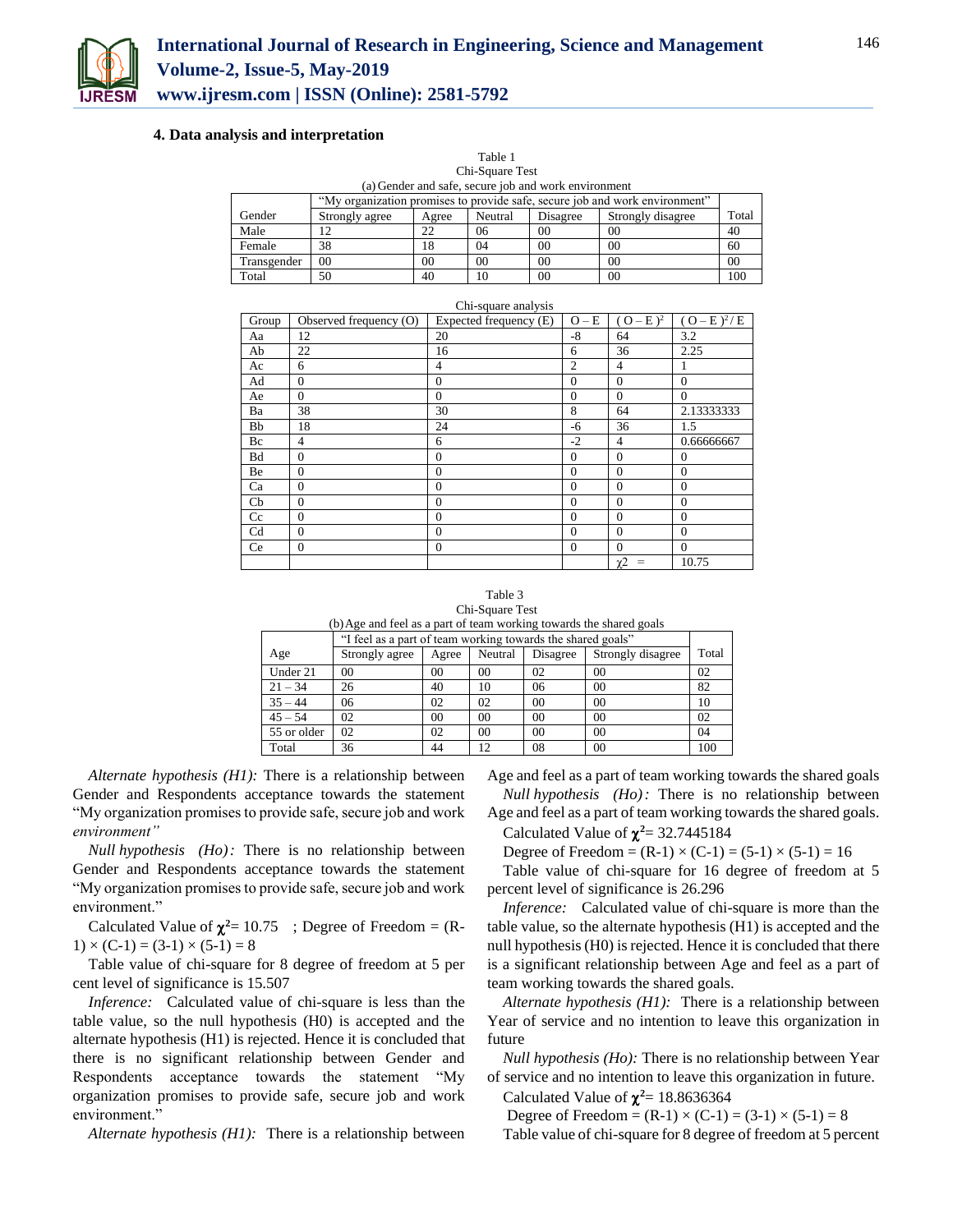

| Chi-square analysis |                        |                        |                             |                                          |                 |  |  |
|---------------------|------------------------|------------------------|-----------------------------|------------------------------------------|-----------------|--|--|
| Group               | Observed frequency (O) | Expected frequency (E) | $\mathrm{O}$ - $\mathrm{E}$ | $(O-E)^2$                                | $(O - E)^2 / E$ |  |  |
| Aa                  | $\mathbf{0}$           | 0.72                   | $-0.72$                     | 0.5184                                   | 0.72            |  |  |
| Ab                  | $\overline{0}$         | 0.88                   | $-0.88$                     | 0.7744                                   | 0.88            |  |  |
| Ac                  | $\mathbf{0}$           | 0.24                   | $-0.24$                     | 0.0576                                   | 0.24            |  |  |
| Ad                  | $\overline{c}$         | 0.16                   | 1.84                        | 3.3856                                   | 21.16           |  |  |
| Ae                  | $\overline{0}$         | $\Omega$               | $\mathbf{0}$                | $\Omega$                                 | $\Omega$        |  |  |
| Ba                  | 26                     | 29.52                  | $-3.52$                     | 12.3904                                  | 0.419729        |  |  |
| Bb                  | 40                     | 36.08                  | 3.92                        | 15.3664                                  | 0.425898        |  |  |
| Bc                  | 10                     | 9.84                   | 0.16                        | 0.0256                                   | 0.00260163      |  |  |
| Bd                  | 6                      | 6.56                   | $-0.56$                     | 0.3136                                   | 0.04780488      |  |  |
| <b>Be</b>           | $\overline{0}$         | $\Omega$               | $\Omega$                    | $\Omega$                                 | $\theta$        |  |  |
| Ca                  | 6                      | 3.6                    | 2.4                         | 5.76                                     | 1.6             |  |  |
| Cb                  | $\overline{c}$         | 4.4                    | $-2.4$                      | 5.76                                     | 1.30909091      |  |  |
| Cc                  | $\overline{c}$         | 1.2                    | 0.8                         | 0.64                                     | 0.53333333      |  |  |
| Cd                  | $\overline{0}$         | 0.8                    | $-0.8$                      | 0.64                                     | 0.8             |  |  |
| Ce                  | $\overline{0}$         | $\Omega$               | $\Omega$                    | $\theta$                                 | $\Omega$        |  |  |
| Da                  | $\overline{c}$         | 0.72                   | 1.28                        | 1.6384                                   | 2.27555556      |  |  |
| Db                  | $\overline{0}$         | 0.88                   | $-0.88$                     | 0.7744                                   | 0.88            |  |  |
| Dc                  | $\overline{0}$         | 0.24                   | $-0.24$                     | 0.0576                                   | 0.24            |  |  |
| Dd                  | $\mathbf{0}$           | 0.16                   | $-0.16$                     | 0.0256                                   | 0.16            |  |  |
| De                  | $\overline{0}$         | $\Omega$               | $\mathbf{0}$                | $\mathbf{0}$                             | $\Omega$        |  |  |
| Ea                  | $\overline{c}$         | 1.44                   | 0.56                        | 0.3136                                   | 0.21777778      |  |  |
| Eb                  | $\overline{c}$         | 1.76                   | 0.24                        | 0.0576                                   | 0.03272727      |  |  |
| Ec                  | $\overline{0}$         | 0.48                   | $-0.48$                     | 0.2304                                   | 0.48            |  |  |
| Ed                  | $\overline{0}$         | 0.32                   | $-0.32$                     | 0.1024                                   | 0.32            |  |  |
| Ee                  | $\overline{0}$         | $\overline{0}$         | $\overline{0}$              | $\mathbf{0}$                             | $\Omega$        |  |  |
|                     |                        |                        |                             | $\chi$ <sup>2</sup><br>$\qquad \qquad =$ | 32.7445184      |  |  |

Table 4 Chi-Square Test (c) Year of service and no intention to leave this organization in future

|                   |                | "I have no intention to leave this organization in future" |         |          |                   |       |  |  |
|-------------------|----------------|------------------------------------------------------------|---------|----------|-------------------|-------|--|--|
| Year of service   | Strongly agree | Agree                                                      | Neutral | Disagree | Strongly disagree | Total |  |  |
| Less than 1 year  |                | 04                                                         | 08      | 00       |                   | 10    |  |  |
| $1 - 3$ vears     | 06             |                                                            | 12      |          |                   |       |  |  |
| More than 3 years |                | 04                                                         | 18      | 06       | 00                | 40    |  |  |
| Total             |                | 20                                                         | 38      |          |                   | 00    |  |  |

| Group          | Observed frequency (O) | Expected frequency (E) | $O - E$        | $(O - E)^2$                                              | $(O - E)^2 / E$        |
|----------------|------------------------|------------------------|----------------|----------------------------------------------------------|------------------------|
| Aa             | 2                      | 3.2                    | $-1.2$         | 1.44                                                     | 0.45                   |
| Ab             | 4                      | 3.2                    | 0.8            | 0.64                                                     | 0.2                    |
| Ac             | 8                      | 6.08                   | 1.92           | 3.6864                                                   | 0.60631579             |
| Ad             | $\mathbf{0}$           | 2.88                   | $-2.88$        | 8.2944                                                   | 2.88                   |
| Ae             | $\overline{c}$         | 0.64                   | 1.36           | 1.8496                                                   | 2.89                   |
| Ba             | 6                      | 8.8                    | $-2.8$         | 7.84                                                     | 0.89090909             |
| Bb             | 12                     | 8.8                    | 3.2            | 10.24                                                    | 1.16363636             |
| Bc             | 12                     | 16.72                  | $-4.72$        | 22.2784                                                  | 1.33244019             |
| Bd             | 12                     | 7.92                   | 4.08           | 16.6464                                                  | 2.10181818             |
| Be             | 2                      | 1.76                   | 0.24           | 0.0576                                                   | 0.03272727             |
| Ca             | 12                     | 8                      | $\overline{4}$ | 16                                                       | 2                      |
| Cb             | 4                      | 8                      | $-4$           | 16                                                       | $\mathcal{D}_{\alpha}$ |
| Cc             | 18                     | 15.2                   | 2.8            | 7.84                                                     | 0.51578947             |
| C <sub>d</sub> | 6                      | 7.2                    | $-1.2$         | 1.44                                                     | 0.2                    |
| <b>Ce</b>      | $\mathbf{0}$           | 1.6                    | $-1.6$         | 2.56                                                     | 1.6                    |
|                |                        |                        |                | $\chi$ <sup>2</sup><br>$\hspace{1.0cm} = \hspace{1.0cm}$ | 18.8636364             |

Chi-square analysis

level of significance is 15.507

*Inference:* Calculated value of chi-square is more than the table value, so the alternate hypothesis (H1) is accepted and the null hypothesis (H0) is rejected. Hence it is concluded that there is a significant relationship between Year of service and no intention to leave this organization in future.

*Alternate hypothesis (H1):* There is a significant correlation between Age and promise to work enthusiastically on jobs which others would prefer not to do

*Null hypothesis (Ho):* There is no significant correlation between Age and promise to work enthusiastically on jobs which others would prefer not to do

*Inference:* From the table 5, it is inferred that, Age and promise to work enthusiastically on jobs which others would prefer not to do which is significant at 0.86 which is higher than the significant level of 0.05 i.e.  $p > 0.05$ . The alternative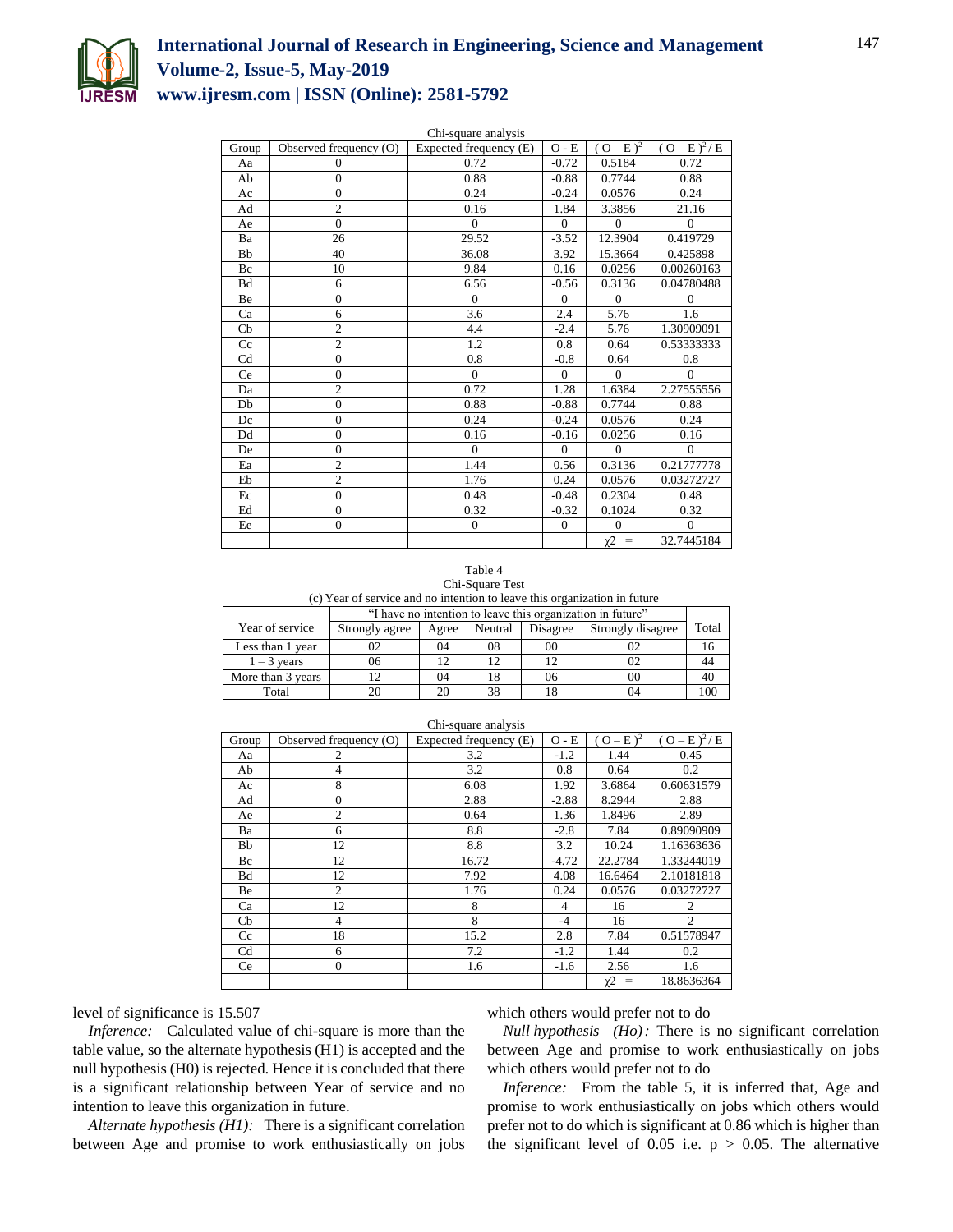

Table 5

|                                                                                                              | Correlation                          |     |                                                                              |  |  |  |  |
|--------------------------------------------------------------------------------------------------------------|--------------------------------------|-----|------------------------------------------------------------------------------|--|--|--|--|
| (d) Correlation between Age and promise to work enthusiastically on jobs which others would prefer not to do |                                      |     |                                                                              |  |  |  |  |
|                                                                                                              |                                      | Age | Promise to work enthusiastically on jobs which others would prefer not to do |  |  |  |  |
|                                                                                                              | Pearson Correlation Co-efficient (r) |     | $0.0183*$                                                                    |  |  |  |  |
| Age                                                                                                          | $Sig. (2-tailed)$                    |     | 0.86                                                                         |  |  |  |  |
|                                                                                                              |                                      | 100 | 100                                                                          |  |  |  |  |

|                                                                                                            | Table 6        |     |          |          |          |          |
|------------------------------------------------------------------------------------------------------------|----------------|-----|----------|----------|----------|----------|
|                                                                                                            | One-Way ANOVA  |     |          |          |          |          |
| (e) Relationship between Education level and try to have the freedom to choose how to best perform the job |                |     |          |          |          |          |
| <b>ANOVA: Single Factor</b>                                                                                |                |     |          |          |          |          |
|                                                                                                            | <b>SUMMARY</b> |     |          |          |          |          |
| Groups                                                                                                     | Count          | Sum | Average  | Variance |          |          |
| Education                                                                                                  | 100            | 312 | 3.12     | 0.914747 |          |          |
| Try to have the freedom to choose how to best perform the job                                              | 100            | 218 | 2.18     | 0.795556 |          |          |
| <b>ANOVA</b>                                                                                               |                |     |          |          |          |          |
| Source of Variation                                                                                        | SS             | df  | МS       | F        | P-value  | F crit   |
| Between Groups                                                                                             | 44.18          |     | 44.18    | 51.66336 | 1.31E-11 | 3.888853 |
| Within Groups                                                                                              | 169.32         | 198 | 0.855152 |          |          |          |

hypothesis (H1) is rejected and null hypothesis (H0) is accepted.

Total 213.5 199

*Alternate hypothesis (H1):* There is a significant relationship between Education level and try to have the freedom to choose how to best perform the job.

*Null hypothesis (Ho):* There is no significant relationship between Education level and try to have the freedom to choose how to best perform the job.

*Inference:* Table 6 shows, the calculated p-value (1.31 E-11) is larger than the significant value  $\alpha$  (0.05). The alternative hypothesis (H1) is rejected and null hypothesis (H0) is accepted.

# **5. Findings and suggestions**

# *A. Findings*

According to my survey,

- Most of the respondents are female (60%)
- Majority of the respondents (82%) belongs to the age group of  $21 - 34$  years
- Majority of the respondents (42%) are undergraduate
- Most of them are in mid-level position (40%)
- Majority (44%) of the respondents are working in this organization for  $1 - 3$  years

*Based on my survey, it is inferred that for transactional relationship:*

- Majority (36%) agree that their salary is very fair as it matches with their responsibilities
- Majority (48%) agree and believe that they will get enough recognition i.e. Promotion, if they exhibit good work performance
- Though there is a good transactional relationship, majority 36% and 40% also agree that they do only what is actually required and prefer to work in a strictly defined set of working hours respectively
- Most of the respondents are neutral in their opinion

to leave the organization in future which indicates that they may leave if they get a better career opportunity

*For relational contract:*

- Majority 44% and 54% agree that they feel as a part of team in the organization working towards the shared goals and committed to develop their skills to perform in an effective manner respectively.
- Most of the respondents i.e. Healthcare workers (48%) agree that they are always ready to do the task outside their job requirements voluntarily, which shows their involvement in their job.
- Majority 56% and 42% promise themselves to turn up for work on time and work extra hours, if necessary, which shows their good level of commitment and loyalty towards the organization.

*For internal advancement:*

- Majority 52% believe that their organization provides career opportunities and the career paths are clearly mapped out for them.
- Majority 54% agree that they always try to have the freedom to choose how to best perform their job by believing that their organization encourage them to participate in decision making.
- Majority 58% agree that they always try to seek job assignments that would enhance their role as well as to exceed the performance expectations in their job.

*For employee obligation:*

- Majority 54% and 38% agree and promise themselves to work enthusiastically on jobs which others would prefer not to do and ready to accept the internal transfer respectively.
- Majority 44% promise themselves to respect the rules and regulations of the organization.
- Majority 54% and 36% agree that they are concerned about the firm, even after working hours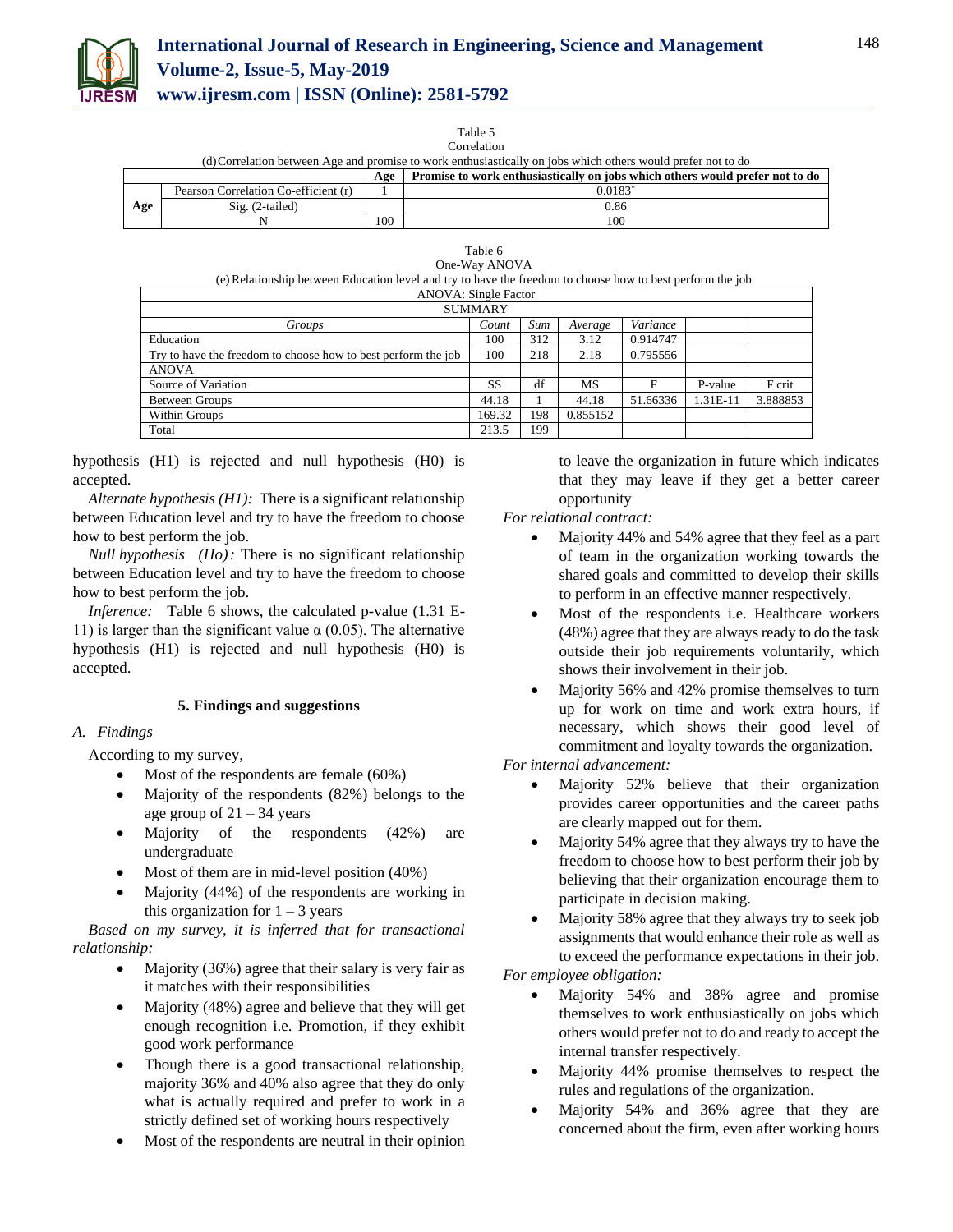and commit themselves to work even at the time of illness

## *For employer obligation:*

- Majority 50% strongly believe that their organization is providing safe and secure environment (violence and harassment free environment).
- Majority 68% and 54% believe that their organization provide possibilities to work together in a pleasant way and also provide challenging and interesting work in that results in organizational as well as personal growth respectively.
- Majority 54% and 58% believe that their organization ensures its employees fair treatment by managers and supervisors and also solves the grievances of the employees and take care about their personal problems respectively.

# *B. Suggestions*

For a better psychological contract, it is recommended that

- Progressive leadership is the best way to receive employee commitment through human potential recognition and empowerment rather than positional authority which may extract compliance but not commitment.
- Before selecting a candidate for the organization, it is also important to observe the steadiness with their earlier employment and their contribution in line with experience whether the candidate is career or money oriented. They should be equipped for the organization in line with "training within industry" which helps to establish co-operative association between employees and employer.
- Organization should assign each new employee to a senior employee, termed a counselor. It creates a positive relationship developed quickly with the counselor, despite the fact that the organization was large and turnover was high within the department.
- Encourage open communication by suggesting that employer representatives who are in supervisory roles should receive training on the general importance of the psychological contract, how it influences work attitudes and behaviors, and how they can communicate the terms of the relationship with employees.
- Tracing the sustainability and consistency of preserving a contract implies on acting in Good faith, respecting and sharing equal concern for each other's interests. This lies as an obvious requirement in a relationship. Saying thus, blind faith won't do as there has to be a Proper and sufficient understanding of the nature of the business, its strategy, market Conditions and financial indicators.

 Management should meet with employees, continuously throughout their tenure, to determine how they view the employer-employee relationship through the supportive organizational programs. Desirability for a psychological contract decreases as tenure increases.

By meeting with employees regularly, management can gain a better perspective about how these desires change over time and also can use the revised feature based measure as a complementary tool to gain greater insights on their employees' perceptions, along with face-to-face interactions.

## **6. Conclusion**

Psychological contracts are a key component in understanding employee work behaviors and a variety of work outcomes that's leads toward affective commitment which increase employees' satisfaction and reduce intention to quit.

From the study, it is concluded that psychological contract is good at Meenakshi Hospital, Thanjavur as the healthcare workers in that hospital have sense of belongingness and loyalty by promising themselves to contribute their efforts towards the organizational goal. They believe that the employer obligations will definitely fulfilled by the organization especially in the aspects of safety, security, career development, recognition and grievance handling etc., Though they have a slight intention to quit the job in future, in case of better career opportunities but they are concerned about the firm even after working hours and ready to do whatever the task required

For a betterment, it is recommended that employer and employee will have to create good intentions, confidence and feelings of attachment in the minds of each other which will in return strengthen their bond and also influence on how they intend to behave and reciprocate their mutuality towards each other, which will go a long way in creating a motivated and satisfied employees.

## **References**

- [1] Fostering work engagement: The role of the psychological contract, Journal of Business Research, 11 January 2019,
- [2] "Psychological contract fulfillment, engagement and nurse professional turnover intention", International Journal of Manpower, Vol. 40 Issue: 1, pp. 2-16,
- [3] Tourism Management Perspectives, 30, (171-181)
- [4] The Impact of Employer-Employee Relations on Employee Commitment: A Case from Sri Lanka, Kelaniya Journal of Human Resource Management, Volume 12, Number 02 - July 2017
- [5] "Psychological Contract- A Conceptual Framework", International Journal of Management (IJM), Volume 8, Issue 5, Sep–Oct 2017, pp. 101–110
- [6] Factors Affecting Employee Retention, BSB10183-3-Project, HF16A1IBM - CB006122
- [7] "Analysis of psychological contract and its relationship with job satisfaction: An empirical study", Splint\_international\_journal (A monthly peer reviewed international journal of management,) vol-3\_issue no. 8, 2016.
- [8] "Analytical Study of Psychological Contract and its Impact on Employees Retention", Pacific Business Review International - Volume 8, Issue 11, May 2016.